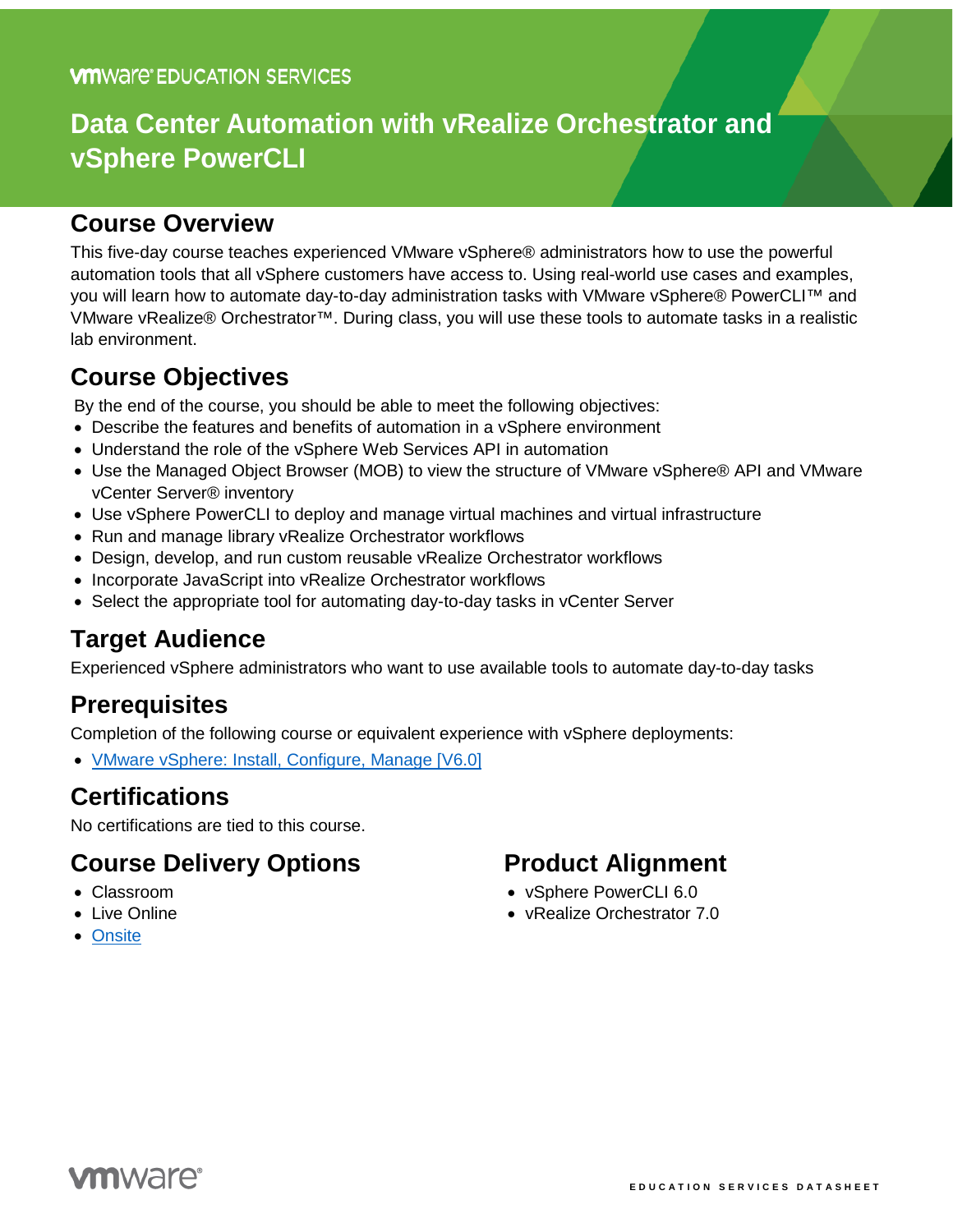#### Data Center Automation with vRealize Orchestrator and vSphere PowerCLI

# **Course Modules**

#### **1 Course Introduction**

- Introductions and course logistics
- Course objectives

#### **2 Automation in vSphere**

- Identify the tools available to vSphere administrators for automation
- Understand the benefits of automation
- Understand the function of black boxes in programming

#### **3 vSphere API**

- Identify the function of an API
- Recognize the components of the vSphere Web Services API
- Understand how the vSphere Web Services API is used by automation tools
- Understand object-oriented terminology relevant to the vSphere Web Services API
- Use the MOB to explore the vSphere object model and invoke methods

#### **4 vSphere PowerCLI Basics**

- Describe features of vSphere PowerCLI
- List common tasks to perform with vSphere PowerCLI
- Connect vSphere PowerCLI to vCenter Server and VMware ESXi™ hosts
- Define variables to use in vSphere PowerCLI
- Use basic vSphere PowerCLI cmdlets
- Describe features of the command pipeline
- Examine vSphere PowerCLI objects
- View vSphere PowerCLI object properties
- Invoke vSphere PowerCLI object methods

#### **5 vSphere PowerCLI Use Cases**

• Perform day-to-day management tasks with vSphere PowerCLI

#### **6 Advanced vSphere PowerCLI concepts**

- Examine View objects with the Get-View cmdlet
- Convert View objects to VIObjects
- Invoke vSphere Web Services API methods
- Use the Onyx tool to capture vSphere PowerCLI code

#### **7 vRealize Orchestrator Basics**

- Identify vRealize Orchestrator components
- Understand the function of plug-ins

• Add a vCenter Server instance to the vCenter Server plug-in

- List the components of a workflow
- Create a vCenter Server object with a library workflow
- Distinguish between workflow variable types
- Create a simple workflow
- Create workflow input and output parameters
- Set a workflow input parameter as an attribute
- Understand the role of binding in workflows
- Use a library workflow in a new workflow
- Use the setup wizard to perform parameter binding
- **8 Developing vRealize Orchestrator Workflows**
	- Identify and use common vRealize Orchestrator workflow elements
	- Implement vRealize Orchestrator workflow nesting
	- List methods for calling other workflows in vRealize Orchestrator workflows
	- Identify the information required to develop a workflow
	- Use the vRealize Orchestrator workflow scripting debugger

#### **9 vRealize Orchestrator Advanced**

- Create basic decision loops in workflows
- Use a for-each loop in a workflow
- Understand how exceptions are handled in vRealize Orchestrator
- Use action elements in workflows
- Capture JavaScript with Onyx and use it in a workflow

#### **10 vRealize Orchestrator Use Case**

• Create a workflow that deploys multiple virtual machines according to a customer specification

#### **11 vRealize Orchestrator PowerShell Plug-In**

- Add Windows PowerShell hosts to the vCenter Server inventory
- Invoke scripts on Windows PowerShell hosts
- Create Windows PowerShell workflows

#### **12 Guest Operations with vRealize Orchestrator and vSphere PowerCLI**

• Understand the architecture of virtual machine guest operations

# **m**ware<sup>®</sup>

**VMware, Inc.** 3401 Hillview Avenue Palo Alto CA 94304 USA Tel 877-486-9273 Fax 650-427-5001 <u>[www.vmware.com](http://www.vmware.com/)</u><br>© 2016 VMware, Inc. All rights reserved. The product or workshop materials is protected by U.S. and internationa at [http://www.vmware.com/download/patents.html.](http://www.vmware.com/download/patents.html) VMware is a registered trademark or trademark of VMware, Inc. in the United States and/or other jurisdictions. All other marks and names mentioned herein may be trademarks of their respective companies.

VMware warrants that it will perform these workshop services in a reasonable manner using generally accepted industry standards and practices. THE EXPRESS WARRANTY SET FORTHIS IN LIEU OF ALL OTHER WARRANTIES,<br>EXPRESS, IMPL be VMware International Limited.